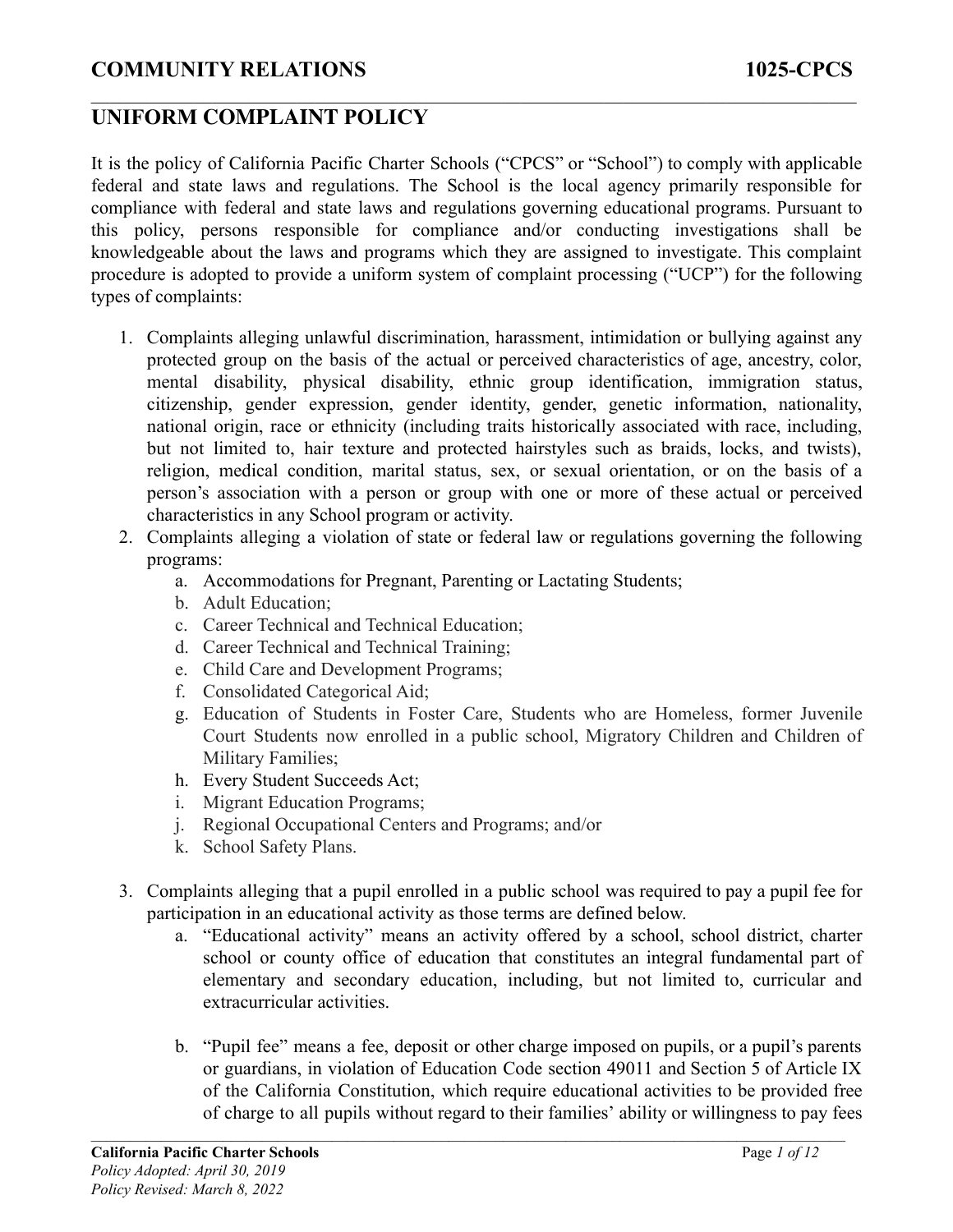or request special waivers, as provided for in *Hartzell v. Connell* (1984) 35 Cal.3d 899. A pupil fee includes, but is not limited to, all of the following:

 $\mathcal{L}_\mathcal{L} = \{ \mathcal{L}_\mathcal{L} = \{ \mathcal{L}_\mathcal{L} = \{ \mathcal{L}_\mathcal{L} = \{ \mathcal{L}_\mathcal{L} = \{ \mathcal{L}_\mathcal{L} = \{ \mathcal{L}_\mathcal{L} = \{ \mathcal{L}_\mathcal{L} = \{ \mathcal{L}_\mathcal{L} = \{ \mathcal{L}_\mathcal{L} = \{ \mathcal{L}_\mathcal{L} = \{ \mathcal{L}_\mathcal{L} = \{ \mathcal{L}_\mathcal{L} = \{ \mathcal{L}_\mathcal{L} = \{ \mathcal{L}_\mathcal{$ 

- i. A fee charged to a pupil as a condition for registering for school or classes, or as a condition for participation in a class or an extracurricular activity, regardless of whether the class or activity is elective or compulsory or is for credit.
- ii. A security deposit, or other payment, that a pupil is required to make to obtain a lock, locker, book, class apparatus, musical instrument, uniform or other materials or equipment.
- iii. A purchase that a pupil is required to make to obtain materials, supplies, equipment or uniforms associated with an educational activity.
- c. A pupil fees complaint and complaints regarding local control and accountability plans ("LCAP") only, may be filed anonymously (without an identifying signature), if the complaint provides evidence or information leading to evidence to support an allegation of noncompliance with Education Code sections 52060 - 52077, including an allegation of a violation of Education Code sections 47606.5 or 47607.3, as referenced in Education Code section 52075, regarding local control and accountability plans.
- d. If the School finds merit in a pupil fees complaint, or the California Department of Education ("CDE") finds merit in an appeal, the School shall provide a remedy to all affected pupils, parents, and guardians that, where applicable, includes reasonable efforts by the School to ensure full reimbursement to all affected pupils, parents, and guardians, subject to procedures established through regulations adopted by the state board.
- e. Nothing in this policy shall be interpreted to prohibit solicitation of voluntary donations of funds or property, voluntary participation in fundraising activities, or the School and other entities from providing pupils prizes or other recognition for voluntarily participating in fundraising activities.
- 4. Complaints alleging noncompliance with the requirements governing the Local Control Funding Formula ("LCFF"), LCAP under Education Code sections 47606.5 and 47607.3, as applicable. If the School adopts a School Plan for Student Achievement in addition to its LCAP, complaints of noncompliance with the requirements of the School Plan for Student Achievement under Education Code sections 64000, 64001, 65000, and 65001 shall also fall under this Policy.

Complaints alleging noncompliance regarding child nutrition programs established pursuant to Education Code sections 49490-49590 are governed by Title 7, Code of Federal Regulations ("C.F.R.") sections  $210.19(a)(4)$ ,  $215.1(a)$ ,  $220.13(c)$ ,  $225.11(b)$ ,  $226.6(n)$ , and  $250.15(d)$  and Title 5, California Code of Regulations ("C.C.R.") sections 15580 - 15584.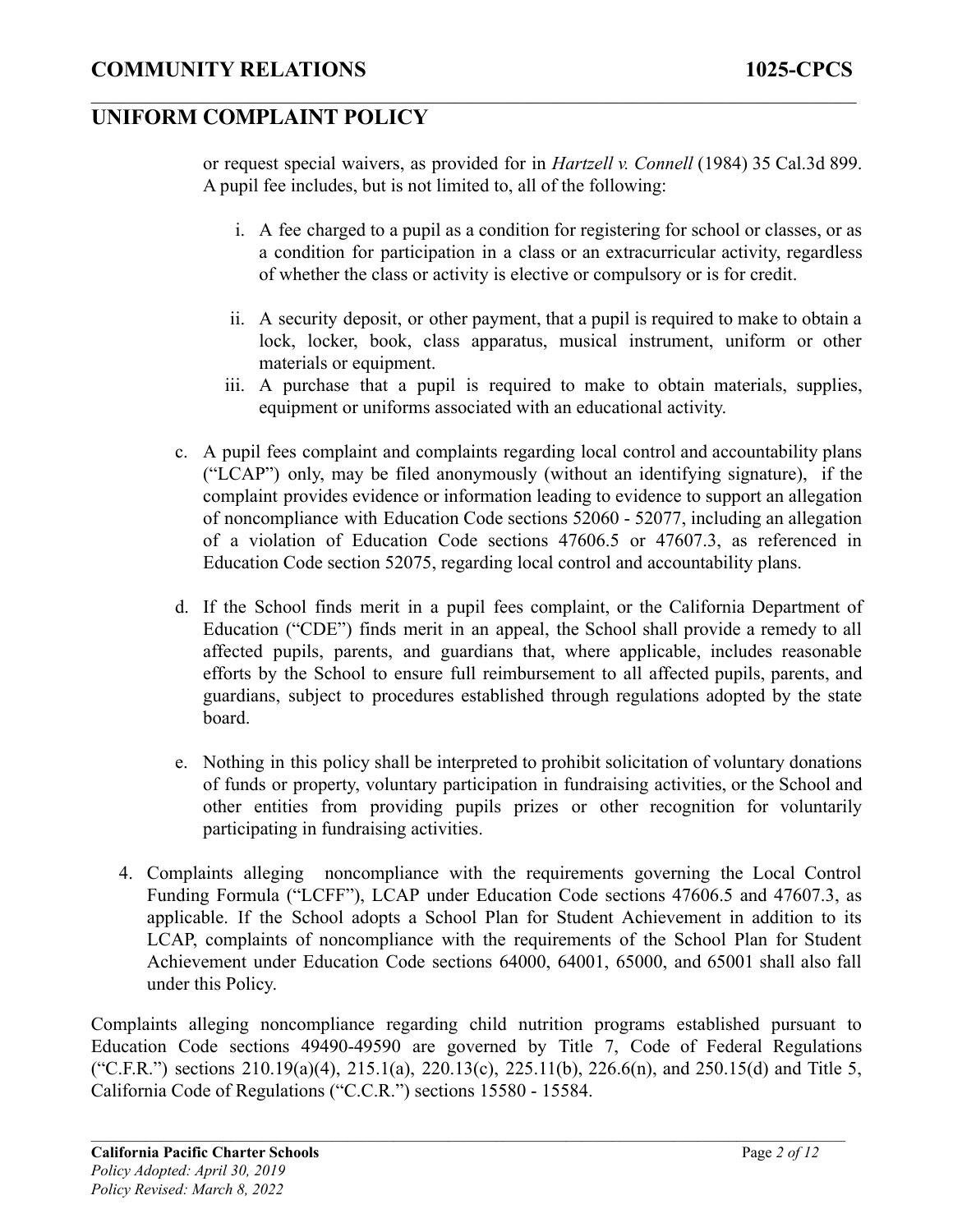## **UNIFORM COMPLAINT POLICY**

Complaints alleging noncompliance regarding special education programs established pursuant to Education Code sections 56000-56865 and 59000-59300 are governed by the procedures set forth in 5 C.C.R. sections 3200-3205 and 34 C.F.R. sections 300.151-300.153.

 $\mathcal{L}_\mathcal{L} = \{ \mathcal{L}_\mathcal{L} = \{ \mathcal{L}_\mathcal{L} = \{ \mathcal{L}_\mathcal{L} = \{ \mathcal{L}_\mathcal{L} = \{ \mathcal{L}_\mathcal{L} = \{ \mathcal{L}_\mathcal{L} = \{ \mathcal{L}_\mathcal{L} = \{ \mathcal{L}_\mathcal{L} = \{ \mathcal{L}_\mathcal{L} = \{ \mathcal{L}_\mathcal{L} = \{ \mathcal{L}_\mathcal{L} = \{ \mathcal{L}_\mathcal{L} = \{ \mathcal{L}_\mathcal{L} = \{ \mathcal{L}_\mathcal{$ 

The School acknowledges and respects every individual's rights to privacy. Unlawful discrimination, harassment, intimidation or bullying complaints shall be investigated in a manner that protects (to the greatest extent reasonably possible and as permitted by law) the confidentiality of the parties, including but not limited to the identity of the complainant, and maintains the integrity of the process. The School cannot guarantee anonymity of the complainant. This includes keeping the identity of the complainant confidential. However, the School will attempt to do so as appropriate. The School may find it necessary to disclose information regarding the complaint/complainant to the extent required by law or necessary to carry out the investigation or proceedings, as determined by the Director of Human Resources or designee on a case-by-case basis. The School shall ensure that complainants are protected from retaliation.

#### **Compliance Officer(s)**

The Board of Directors designates the following compliance officer(s) to receive and investigate complaints and to ensure the School's compliance with law:

Corrie Amador Director of Human Resources 100 E. San Marcos Blvd. Suite 350 San Marcos, CA 92069

The Executive Director, or designee shall ensure that the compliance officer(s) designated to investigate complaints are knowledgeable about the laws and programs for which they are responsible. The compliance officer may have access to legal counsel as determined by the Executive Director , or designee.

Should a complaint be filed against the Executive Director , the compliance officer for that case shall be the President of the Board of Directors.

#### **Notifications**

The Executive Director or designee shall make available copies of this Policy free of charge. The annual notice of this Policy may be made available on the School's website.

The School shall annually provide written notification of the School's UCP to employees, students, parents and/or guardians, advisory committees, private school officials or representatives, and other interested parties as applicable.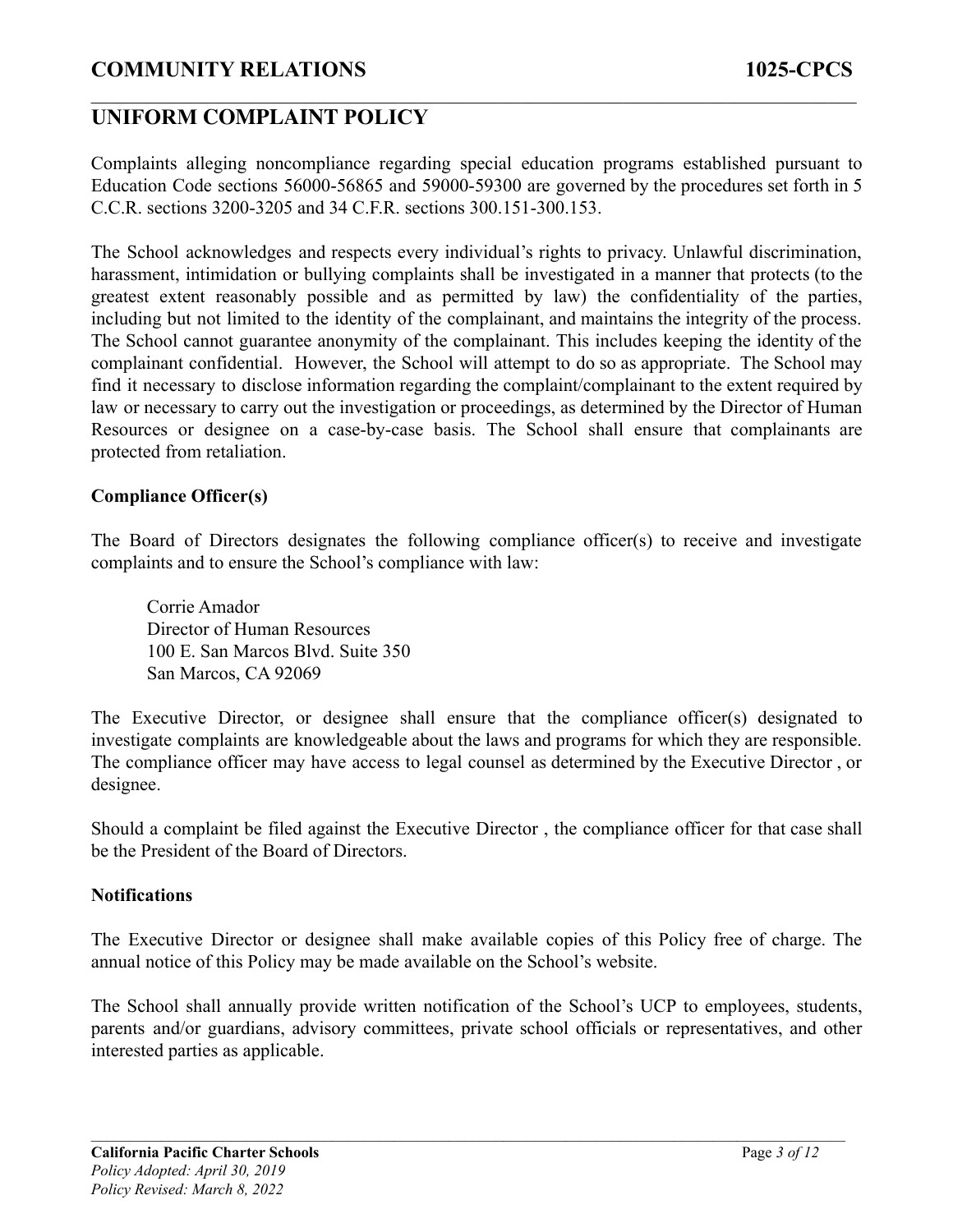## **UNIFORM COMPLAINT POLICY**

The annual notice shall be in English. When necessary under Education Code section 48985, if fifteen (15) percent or more of the pupils enrolled in the School speak a single primary language other than English, this annual notice will also be provided to the parent/guardian of any such students in their primary language.

 $\mathcal{L}_\mathcal{L} = \{ \mathcal{L}_\mathcal{L} = \{ \mathcal{L}_\mathcal{L} = \{ \mathcal{L}_\mathcal{L} = \{ \mathcal{L}_\mathcal{L} = \{ \mathcal{L}_\mathcal{L} = \{ \mathcal{L}_\mathcal{L} = \{ \mathcal{L}_\mathcal{L} = \{ \mathcal{L}_\mathcal{L} = \{ \mathcal{L}_\mathcal{L} = \{ \mathcal{L}_\mathcal{L} = \{ \mathcal{L}_\mathcal{L} = \{ \mathcal{L}_\mathcal{L} = \{ \mathcal{L}_\mathcal{L} = \{ \mathcal{L}_\mathcal{$ 

The annual notice shall include the following:

- (a) A list of the types of complaints that fall under the scope of the UCP and the state and federal provisions that govern complaints regarding child nutrition programs and special education programs.
- (b) A statement clearly identifying any California State preschool programs that the School is operating as exempt from licensing pursuant to Health and Safety Code section 1596.792(o) and corresponding Title 5 health and safety regulations, and any California State preschool programs that the School is operating pursuant to Title 22 licensing requirements.
- (c) A statement that the School is primarily responsible for compliance with federal and state laws and regulations.
- (d) A statement that a pupil enrolled in a public school shall not be required to pay a pupil fee for participation in an educational activity.
- (e) A statement identifying the title of the compliance officer, and the identity(ies) of the person(s) currently occupying that position, if known.
- (f) A statement that if a UCP complaint is filed directly with the CDE and the CDE determines that it merits direct intervention, the CDE shall complete an investigation and provide a written decision to the complainant within sixty (60) calendar days of receipt of the complaint, unless the parties have agreed to extend the timeline or the CDE documents exceptional circumstances and informs the complainant.
- (g) A statement that the complainant has a right to appeal the School's decision to the CDE by filing a written appeal within thirty (30) calendar days of the date of the School's decision, except if the School has used its UCP to address a complaint that is not subject to the UCP requirements.
- (h) A statement that a complainant who appeals the School's decision on a UCP complaint to the CDE shall receive a written appeal decision within sixty (60) calendar days of the CDE's receipt of the appeal, unless extended by written agreement with the complainant or the CDE documents exceptional circumstances and informs the complainant.
- (i) A statement that if the School finds merit in a UCP complaint, or the CDE finds merit in an appeal, the School shall take corrective actions consistent with the requirements of existing law that will provide a remedy to the affected student and/or parent/guardian as applicable.
- (j) A statement advising the complainant of any civil law remedies that may be available under state or federal discrimination, harassment, intimidation or bullying laws, if applicable, and of the appeal pursuant to Education Code § 262.3.

 $\mathcal{L}_\mathcal{L} = \{ \mathcal{L}_\mathcal{L} = \{ \mathcal{L}_\mathcal{L} = \{ \mathcal{L}_\mathcal{L} = \{ \mathcal{L}_\mathcal{L} = \{ \mathcal{L}_\mathcal{L} = \{ \mathcal{L}_\mathcal{L} = \{ \mathcal{L}_\mathcal{L} = \{ \mathcal{L}_\mathcal{L} = \{ \mathcal{L}_\mathcal{L} = \{ \mathcal{L}_\mathcal{L} = \{ \mathcal{L}_\mathcal{L} = \{ \mathcal{L}_\mathcal{L} = \{ \mathcal{L}_\mathcal{L} = \{ \mathcal{L}_\mathcal{$ 

(k) A statement that copies of the School's UCP shall be available free of charge.

### **Procedures**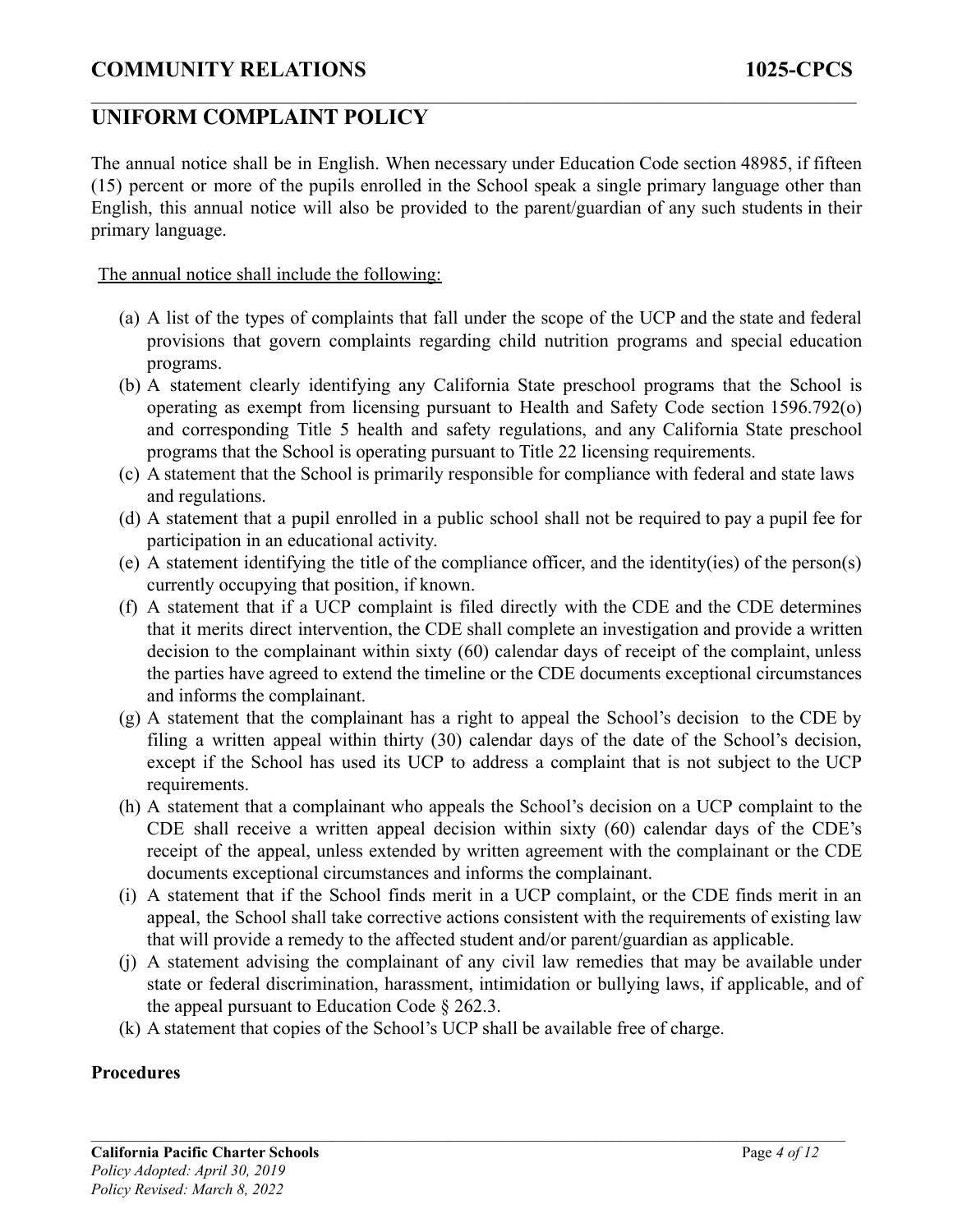## **UNIFORM COMPLAINT POLICY**

The following procedures shall be used to address all complaints which allege that the School has violated federal or state laws or regulations enumerated in the section "Scope," above The compliance officer shall maintain a record of each complaint and subsequent related actions for at least three (3) calendar years.

 $\mathcal{L}_\mathcal{L} = \{ \mathcal{L}_\mathcal{L} = \{ \mathcal{L}_\mathcal{L} = \{ \mathcal{L}_\mathcal{L} = \{ \mathcal{L}_\mathcal{L} = \{ \mathcal{L}_\mathcal{L} = \{ \mathcal{L}_\mathcal{L} = \{ \mathcal{L}_\mathcal{L} = \{ \mathcal{L}_\mathcal{L} = \{ \mathcal{L}_\mathcal{L} = \{ \mathcal{L}_\mathcal{L} = \{ \mathcal{L}_\mathcal{L} = \{ \mathcal{L}_\mathcal{L} = \{ \mathcal{L}_\mathcal{L} = \{ \mathcal{L}_\mathcal{$ 

All parties named shall be notified when a complaint is filed, when a complaint meeting or hearing is scheduled, and when a decision or ruling is made.

#### Step 1: Filing of Complaint

Any individual, including a person's duly authorized representative or an interested third party, public agency, or organization may file a written complaint of alleged noncompliance or unlawful discrimination, harassment, intimidation or bullying pursuant to this Policy.

A complaint of unlawful discrimination, harassment, intimidation or bullying may be filed by an individual who alleges that that individual has personally suffered unlawful discrimination, harassment, intimidation or bullying or by one who believes any specific class of individuals has been subjected to unlawful discrimination, harassment, intimidation or bullying, or by a duly authorized representative who alleges that an individual student has been subjected to discrimination, harassment, intimidation, or bullying. An investigation of alleged unlawful discrimination, harassment, intimidation or bullying shall be initiated by filing a complaint no later than six (6) months from the date the alleged discrimination, harassment, intimidation or bullying occurred, or the complainant first obtained knowledge of the facts of the alleged discrimination, harassment, intimidation or bullying unless the time for filing is extended by the Director of Human Resources or designee, upon written request by the complainant setting forth the reasons for the extension. Such extension by the Director of Human Resources or designee shall be made in writing. The period for filing may be extended by the Director of Human Resources or designee for good cause for a period not to exceed ninety (90) calendar days following the expiration of the six-month time period. The Human Resources Manager shall respond immediately upon a receipt of a request for extension.

All other complaints under this Policy shall be filed not later than one (1) year from the date the alleged violation occurred. For complaints relating to the LCAP, the date of the alleged violation is the date on which the School Board of Directors approved the LCAP or the annual update was adopted by the School.

The complaint shall be presented to the compliance officer who shall maintain a log of complaints received, providing each with a code number and date stamp.

Complaints filed pursuant to this Policy must be in writing and signed. A signature may be handwritten, typed (including in an email) or electronically generated. Only complaints regarding pupil fees or LCAP compliance may be filed anonymously as set forth in this Policy. If a complainant is unable to put a complaint in writing due to conditions such as a disability or illiteracy, the School staff shall assist the complainant in the filing of the complaint.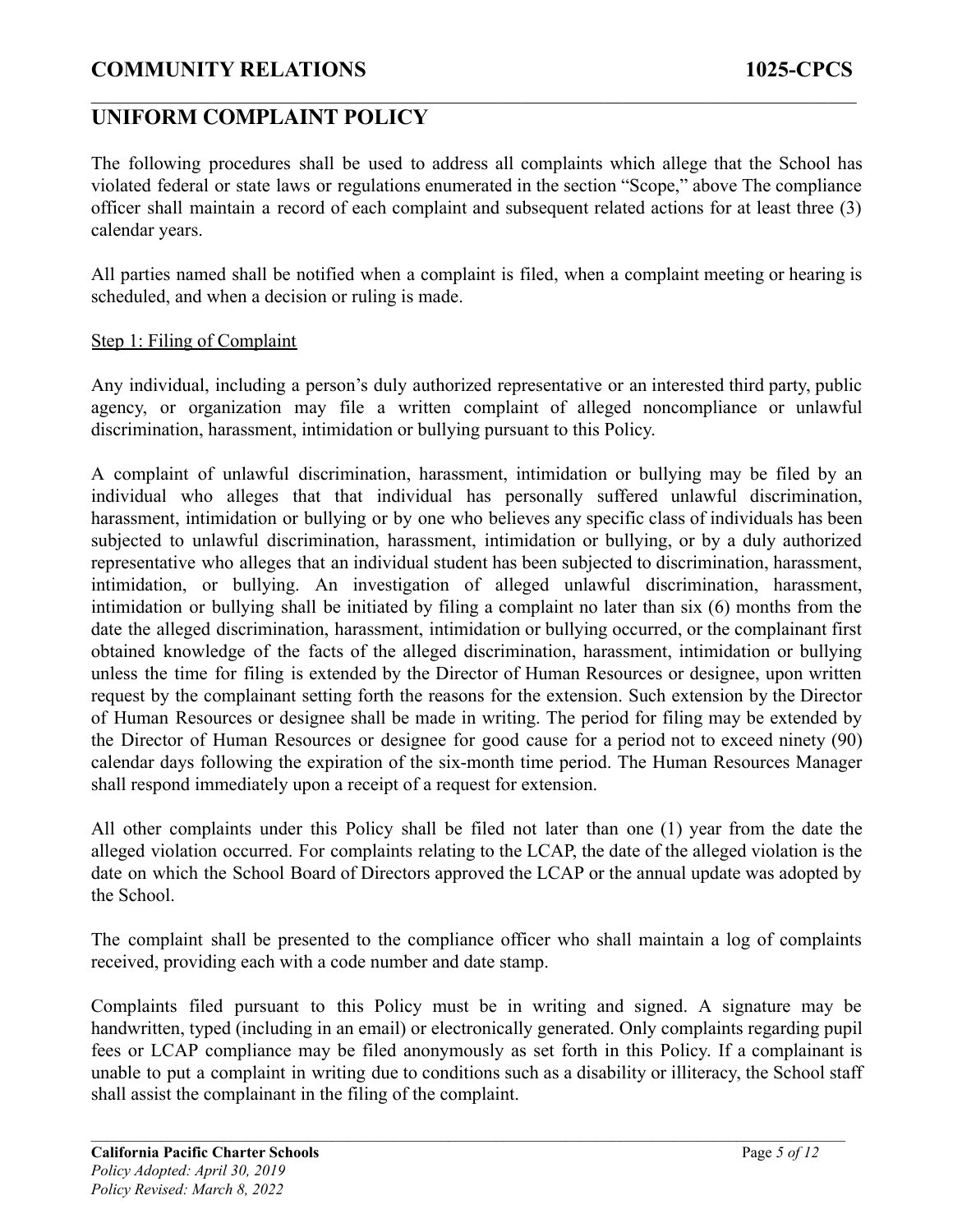## **UNIFORM COMPLAINT POLICY**

### Step 2: Mediation

Within three (3) business days of receiving the complaint, the compliance officer may informally discuss with the complainant the possibility of using mediation. If the complainant agrees to mediation, the compliance officer shall make arrangements for this process.

 $\mathcal{L}_\mathcal{L} = \{ \mathcal{L}_\mathcal{L} = \{ \mathcal{L}_\mathcal{L} = \{ \mathcal{L}_\mathcal{L} = \{ \mathcal{L}_\mathcal{L} = \{ \mathcal{L}_\mathcal{L} = \{ \mathcal{L}_\mathcal{L} = \{ \mathcal{L}_\mathcal{L} = \{ \mathcal{L}_\mathcal{L} = \{ \mathcal{L}_\mathcal{L} = \{ \mathcal{L}_\mathcal{L} = \{ \mathcal{L}_\mathcal{L} = \{ \mathcal{L}_\mathcal{L} = \{ \mathcal{L}_\mathcal{L} = \{ \mathcal{L}_\mathcal{$ 

Before initiating the mediation of an unlawful discrimination, harassment, intimidation or bullying complaint, the compliance officer shall ensure that all parties agree to make the mediator a party to related confidential information.

If the mediation process does not resolve the complaint to the satisfaction of the complainant, the compliance officer shall proceed with the investigation of the complaint.

The use of mediation shall not extend the School's timelines for investigating and resolving the complaint unless the complainant agrees in writing to such an extension of time.

#### Step 3: Investigation of Complaint

The compliance officer is encouraged to hold an investigative meeting within five (5) business days of receiving the complaint or an unsuccessful attempt to mediate the complaint. This meeting shall provide an opportunity for the complainant and/or the complainant's representative to repeat the complaint orally.

The complainant and/or the complainant's representative shall have an opportunity to present evidence or information leading to evidence to support the allegations in the complaint.

A complainant's refusal to provide the compliance officer with documents or other evidence related to the allegations in the complaint, or a complainant's failure or refusal to cooperate in the investigation or the complainant's engagement in any other obstruction of the investigation, may result in the dismissal of the complaint because of a lack of evidence to support the allegation.

The School's refusal to provide the compliance officer with access to records and/or other information related to the allegation in the complaint, or its failure or refusal to cooperate in the investigation or its engagement in any other obstruction of the investigation, may result in a finding, based on evidence collected, that a violation has occurred and may result in the imposition of a remedy in favor of the complainant.

#### Step 4: Final Written Decision

The School shall issue an investigation report (the "Decision") based on the evidence. The School's Decision shall be in writing and sent to the complainant within sixty (60) calendar days of the School's receipt unless the timeframe is extended with the written agreement of the complainant. The School's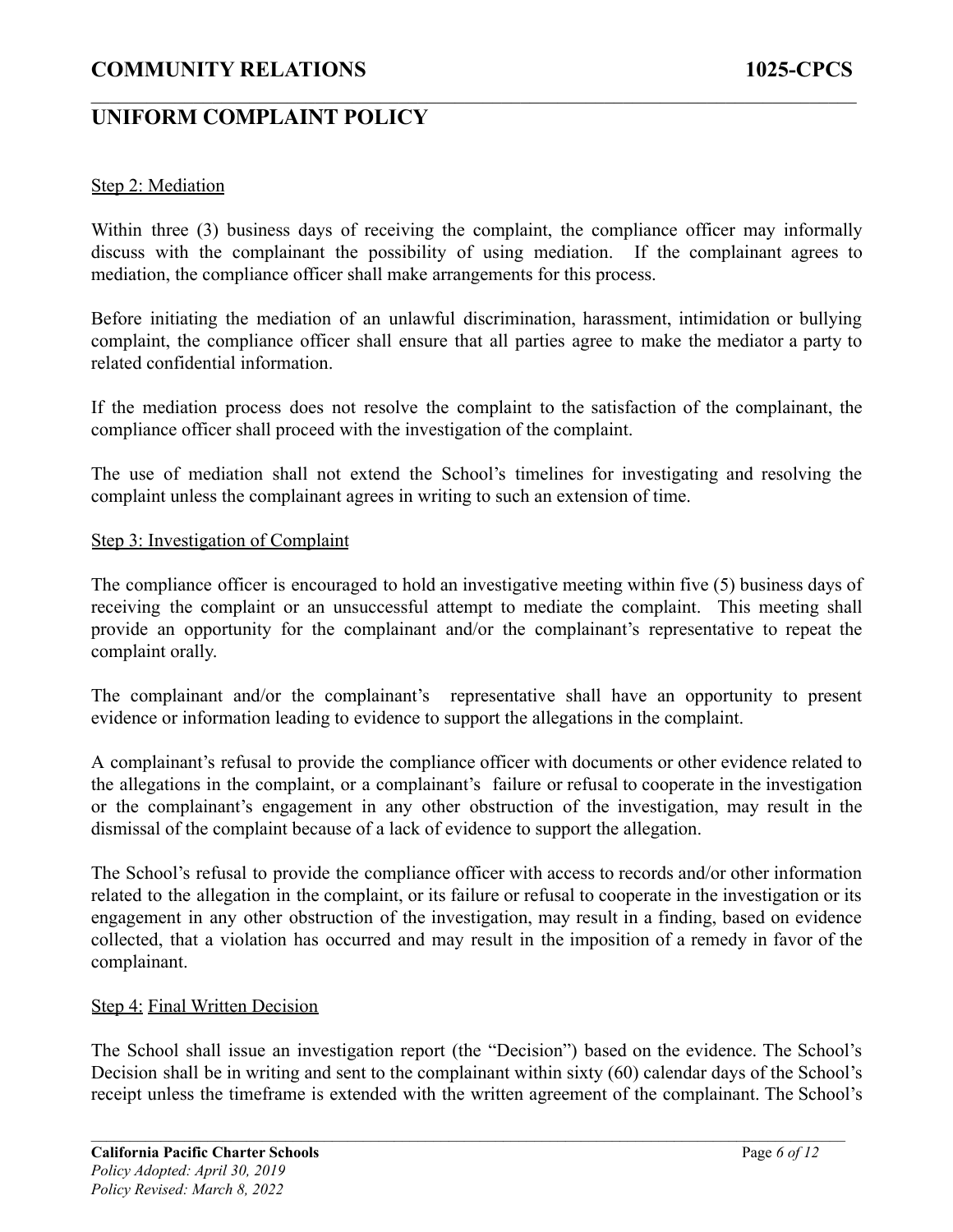## **UNIFORM COMPLAINT POLICY**

Decision shall be written in English and in the language of the complainant whenever feasible or as required by law.

 $\mathcal{L}_\mathcal{L} = \{ \mathcal{L}_\mathcal{L} = \{ \mathcal{L}_\mathcal{L} = \{ \mathcal{L}_\mathcal{L} = \{ \mathcal{L}_\mathcal{L} = \{ \mathcal{L}_\mathcal{L} = \{ \mathcal{L}_\mathcal{L} = \{ \mathcal{L}_\mathcal{L} = \{ \mathcal{L}_\mathcal{L} = \{ \mathcal{L}_\mathcal{L} = \{ \mathcal{L}_\mathcal{L} = \{ \mathcal{L}_\mathcal{L} = \{ \mathcal{L}_\mathcal{L} = \{ \mathcal{L}_\mathcal{L} = \{ \mathcal{L}_\mathcal{$ 

The Decision shall include:

- 1. The findings of fact based on evidence gathered.
- 2. The conclusion providing a clear determination for each allegation as to whether the School is in compliance with the relevant law.
- 3. Corrective actions, if the School finds merit in the complaint and any are warranted or required by law.
- 4. Notice of the complainant's right to appeal the School's Decision within thirty (30) calendar days to the CDE, except when the School has used its UCP to address complaints that are not subject to the UCP requirements..
- 5. Procedures to be followed for initiating such an appeal.

If an employee is disciplined as a result of the complaint, the Decision shall simply state that effective action was taken and that the employee was informed of the School's expectations. The Decision shall not give any further information as to the nature of the disciplinary action except as required by applicable law.

#### **Appeals to the CDE**

If dissatisfied with the Decision, the complainant may appeal in writing to the CDE within thirty (30) calendar days of receiving the School's Decision. The appeal shall be accompanied by a copy of the complaint filed with the School and a copy of the Decision. When appealing to the CDE, the complainant must specify and explain the basis for the appeal, including at least one of the following:

- 1. The School failed to follow its complaint procedures.
- 2. Relative to the allegations of the complaint, the School's Decision lacks material findings of fact necessary to reach a conclusion of law.
- 3. The material findings of fact in the School's Decision are not supported by substantial evidence.
- 4. The legal conclusion in the School's Decision is inconsistent with the law.

 $\mathcal{L}_\mathcal{L} = \{ \mathcal{L}_\mathcal{L} = \{ \mathcal{L}_\mathcal{L} = \{ \mathcal{L}_\mathcal{L} = \{ \mathcal{L}_\mathcal{L} = \{ \mathcal{L}_\mathcal{L} = \{ \mathcal{L}_\mathcal{L} = \{ \mathcal{L}_\mathcal{L} = \{ \mathcal{L}_\mathcal{L} = \{ \mathcal{L}_\mathcal{L} = \{ \mathcal{L}_\mathcal{L} = \{ \mathcal{L}_\mathcal{L} = \{ \mathcal{L}_\mathcal{L} = \{ \mathcal{L}_\mathcal{L} = \{ \mathcal{L}_\mathcal{$ 

5. In a case in which the School's Decision found noncompliance, the corrective actions fail to provide a proper remedy.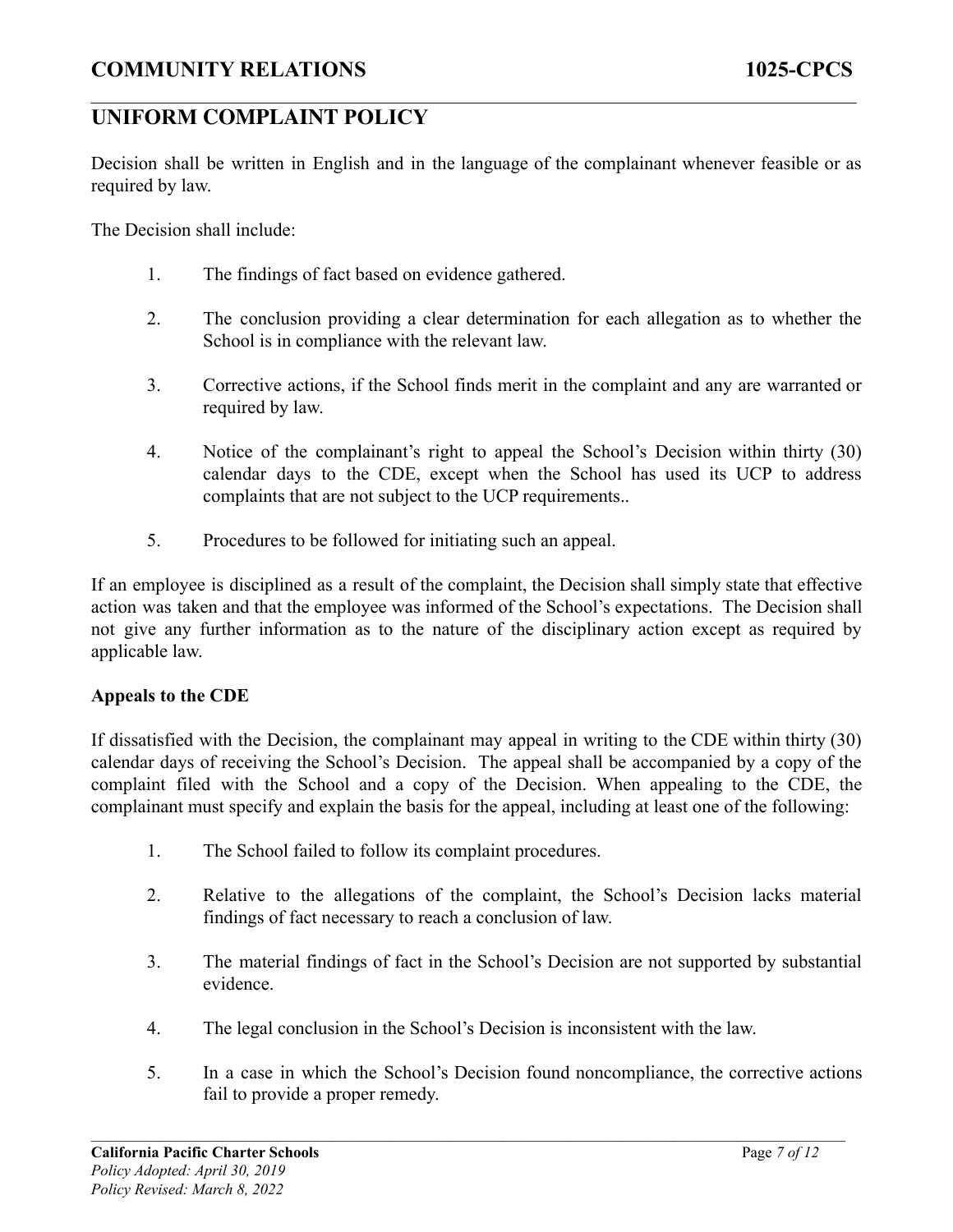Upon notification by the CDE that the complainant has appealed the School's Decision, the Director of Human Resources or designee shall forward the following documents to the CDE within ten (10) calendar days of the date of notification:

 $\mathcal{L}_\mathcal{L} = \{ \mathcal{L}_\mathcal{L} = \{ \mathcal{L}_\mathcal{L} = \{ \mathcal{L}_\mathcal{L} = \{ \mathcal{L}_\mathcal{L} = \{ \mathcal{L}_\mathcal{L} = \{ \mathcal{L}_\mathcal{L} = \{ \mathcal{L}_\mathcal{L} = \{ \mathcal{L}_\mathcal{L} = \{ \mathcal{L}_\mathcal{L} = \{ \mathcal{L}_\mathcal{L} = \{ \mathcal{L}_\mathcal{L} = \{ \mathcal{L}_\mathcal{L} = \{ \mathcal{L}_\mathcal{L} = \{ \mathcal{L}_\mathcal{$ 

- 1. A copy of the original complaint.
- 2. A copy of the Decision.
- 3. A copy of the investigation file, including but not limited to all notes, interviews, and documents submitted by the parties or gathered by the investigator.
- 4. A report of any action taken to resolve the complaint.
- 5. A copy of the School's complaint procedures.
- 6. Other relevant information requested by the CDE.

If the CDE determines the appeal raises issues not contained in the local complaint, the CDE will refer those new issues back to the School for resolution as a new complaint. If the CDE notifies the School that its Decision failed to address an allegation raised by the complaint and subject to the UCP process, the School will investigate and address such allegation(s) in accordance with the UCP requirements and provide the CDE and the appellant with an amended Decision addressing such allegation(s) within twenty (20) calendar days of the CDE's notification. The amended Decision will inform the appellant of the right to separately appeal the amended Decision with respect to the complaint allegation(s) not addressed in the original Decision.

Within thirty (30) calendar days of the date of the CDE's appeal Decision pursuant to 5 C.C.R. section 4633(f)(2) or (3), either party may request reconsideration by the State Superintendent of Public Instruction ("SSPI") or the SSPI's designee. The request for reconsideration shall specify and explain the reason(s) for contesting the findings of fact, conclusions of law, or corrective actions in the CDE's appeal Decision. The SSPI will not consider any information not previously submitted to the CDE by a party during the appeal unless such information was unknown to the party at the time of the appeal and, with due diligence, could not have become known to the party. Pending the SSPI's response to a request for reconsideration, the CDE appeal Decision remains in effect and enforceable, unless stayed by a court.

The CDE may directly intervene in the complaint without waiting for action by the School when one of the conditions listed in Title 5, California Code of Regulations, Section 4650 exists, including but not limited to cases in which through no fault of the complainant, the School has not taken action within sixty (60) calendar days of the date the complaint was filed with the School.

 $\mathcal{L}_\mathcal{L} = \{ \mathcal{L}_\mathcal{L} = \{ \mathcal{L}_\mathcal{L} = \{ \mathcal{L}_\mathcal{L} = \{ \mathcal{L}_\mathcal{L} = \{ \mathcal{L}_\mathcal{L} = \{ \mathcal{L}_\mathcal{L} = \{ \mathcal{L}_\mathcal{L} = \{ \mathcal{L}_\mathcal{L} = \{ \mathcal{L}_\mathcal{L} = \{ \mathcal{L}_\mathcal{L} = \{ \mathcal{L}_\mathcal{L} = \{ \mathcal{L}_\mathcal{L} = \{ \mathcal{L}_\mathcal{L} = \{ \mathcal{L}_\mathcal{$ 

### **Civil Law Remedies**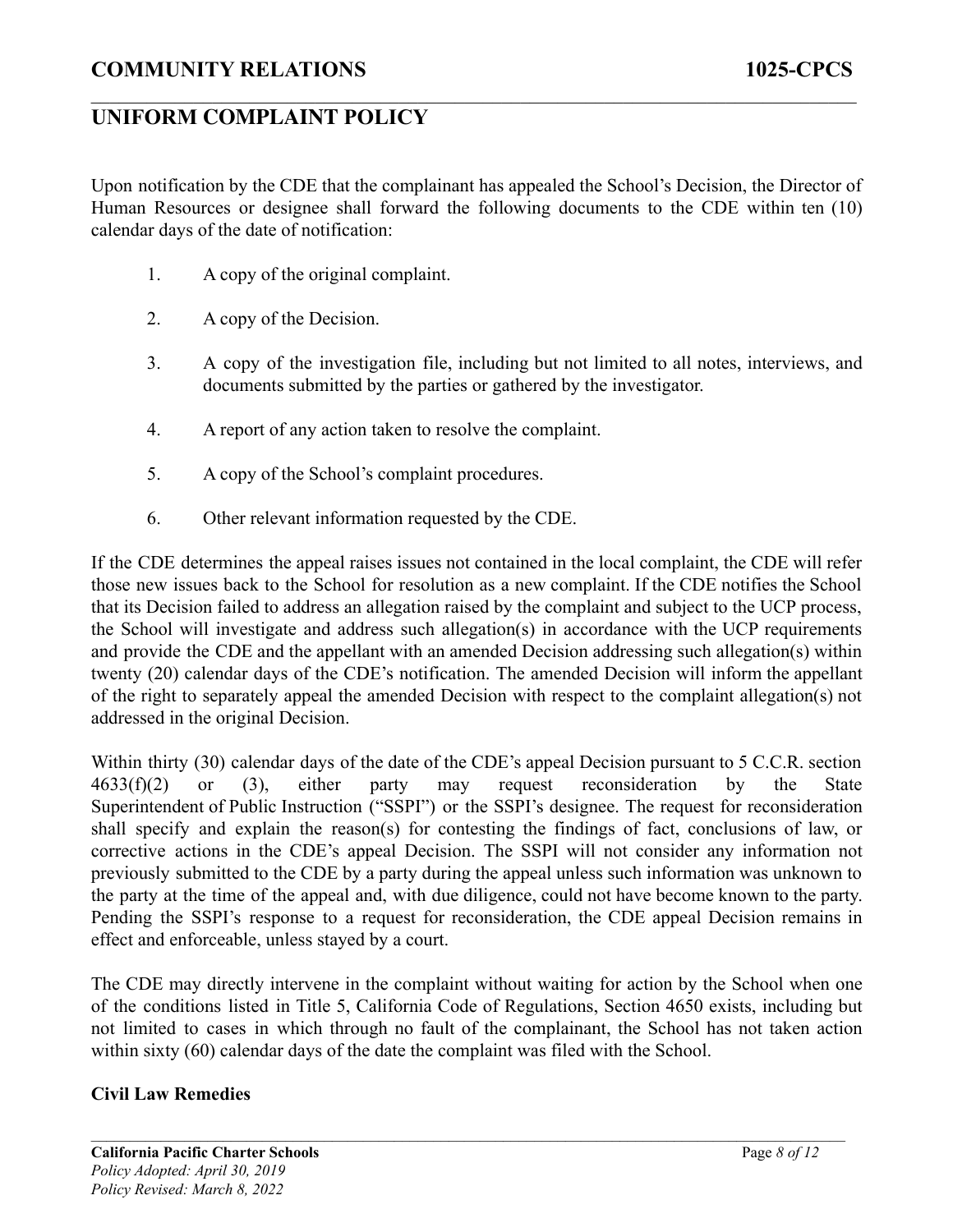## **UNIFORM COMPLAINT POLICY**

A complainant may pursue available civil law remedies outside of the School's complaint procedures. Complainants may seek assistance from mediation centers or public/private interest attorneys. Civil law remedies that may be imposed by a court include, but are not limited to, injunctions and restraining orders. For unlawful discrimination complaints arising under state law, however, a complainant must wait until sixty (60) calendar days have elapsed from the filing of an appeal with the CDE before pursuing civil law remedies. The moratorium does not apply to injunctive relief and is applicable only if the School has appropriately, and in a timely manner, apprised the complainant of their right to file a complaint..

 $\mathcal{L}_\mathcal{L} = \{ \mathcal{L}_\mathcal{L} = \{ \mathcal{L}_\mathcal{L} = \{ \mathcal{L}_\mathcal{L} = \{ \mathcal{L}_\mathcal{L} = \{ \mathcal{L}_\mathcal{L} = \{ \mathcal{L}_\mathcal{L} = \{ \mathcal{L}_\mathcal{L} = \{ \mathcal{L}_\mathcal{L} = \{ \mathcal{L}_\mathcal{L} = \{ \mathcal{L}_\mathcal{L} = \{ \mathcal{L}_\mathcal{L} = \{ \mathcal{L}_\mathcal{L} = \{ \mathcal{L}_\mathcal{L} = \{ \mathcal{L}_\mathcal{$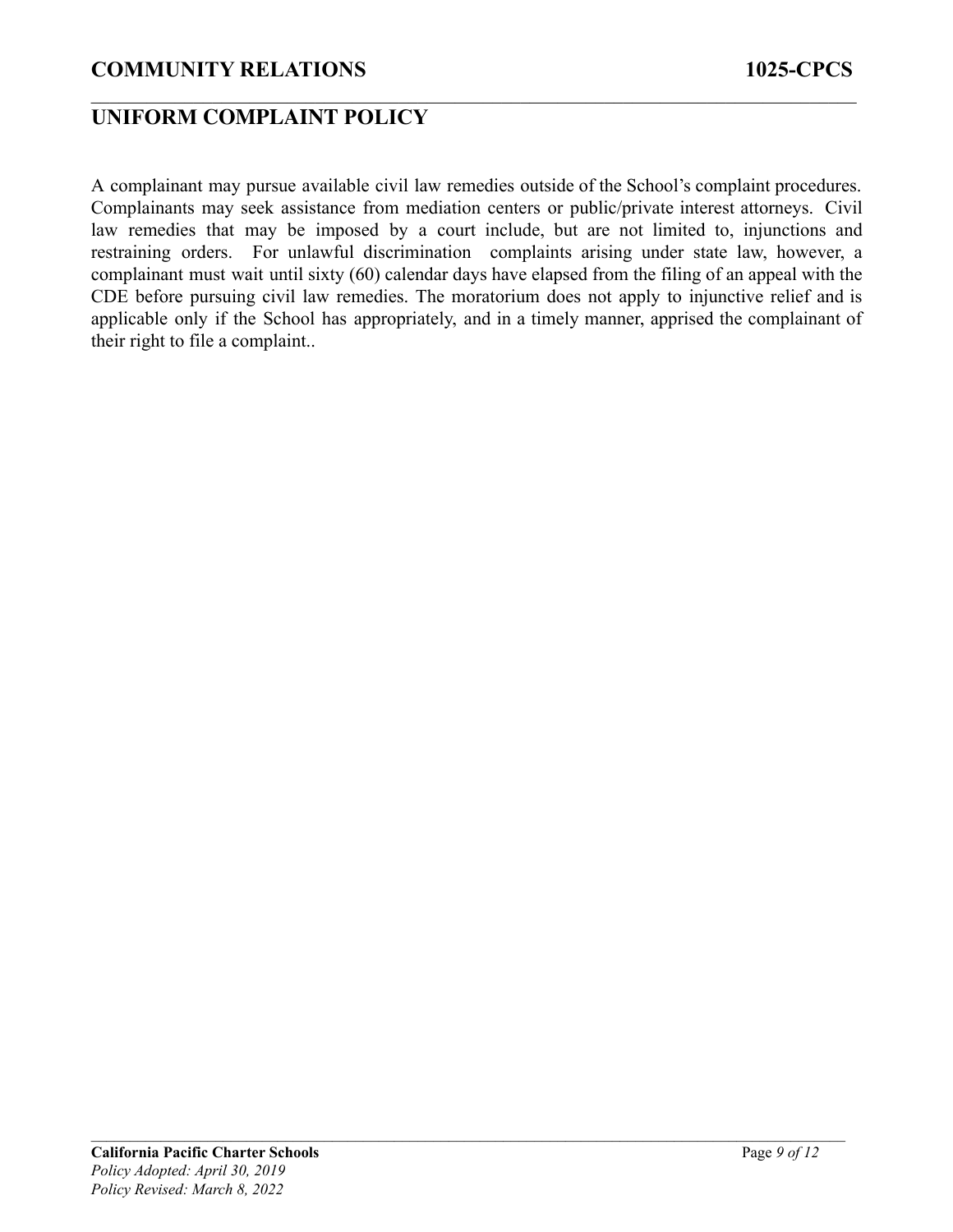# **UNIFORM COMPLAINT PROCEDURE FORM**

 $\mathcal{L}_\mathcal{L} = \{ \mathcal{L}_\mathcal{L} = \{ \mathcal{L}_\mathcal{L} = \{ \mathcal{L}_\mathcal{L} = \{ \mathcal{L}_\mathcal{L} = \{ \mathcal{L}_\mathcal{L} = \{ \mathcal{L}_\mathcal{L} = \{ \mathcal{L}_\mathcal{L} = \{ \mathcal{L}_\mathcal{L} = \{ \mathcal{L}_\mathcal{L} = \{ \mathcal{L}_\mathcal{L} = \{ \mathcal{L}_\mathcal{L} = \{ \mathcal{L}_\mathcal{L} = \{ \mathcal{L}_\mathcal{L} = \{ \mathcal{L}_\mathcal{$ 

|                                                                                                                                                                                                                | School/Office of alleged violation:                                                                                                                                                                                                                                                                                                                                       |                                                                                                                                                                                    |  |
|----------------------------------------------------------------------------------------------------------------------------------------------------------------------------------------------------------------|---------------------------------------------------------------------------------------------------------------------------------------------------------------------------------------------------------------------------------------------------------------------------------------------------------------------------------------------------------------------------|------------------------------------------------------------------------------------------------------------------------------------------------------------------------------------|--|
| <b>Adult Education</b><br>Career Technical and Technical<br>Education/Career<br>Technical<br>and<br><b>Technical Training</b><br>$\Box$ Child Care and Development<br>Consolidated Categorical Aid<br>Programs | For allegation(s) of noncompliance, please check the program or activity referred to in your complaint, if applicable:<br>Education of Students in<br>Foster Care, Students who are<br>Homeless, former Juvenile<br>Court Students now enrolled<br>in a Public School, Migratory<br>Children and Children of<br><b>Military Families</b><br>Every Student Succeeds<br>Act | Regional Occupational<br>Centers and Programs<br>School Plans for School<br>Achievement<br>School Safety Plan<br>Pupil Fees<br>Pregnant, Parenting or<br><b>Lactating Students</b> |  |
|                                                                                                                                                                                                                | Local Control Funding<br>Formula/ Local Control and<br>Accountability Plan                                                                                                                                                                                                                                                                                                |                                                                                                                                                                                    |  |
|                                                                                                                                                                                                                | Migrant<br>Education<br>Programs                                                                                                                                                                                                                                                                                                                                          |                                                                                                                                                                                    |  |

**For allegation(s) of unlawful discrimination, harassment, intimidation or bullying, please check the basis of the unlawful discrimination, harassment, intimidation or bullying described in your complaint, if applicable:**

| $\Box$ Age                        | Gender / Gender Expression / | Sex (Actual or Perceived)                                       |
|-----------------------------------|------------------------------|-----------------------------------------------------------------|
| $\Box$ Ancestry                   | Gender Identity              | Sexual Orientation (Actual or                                   |
| Color                             | $\Box$ Genetic Information   | Perceived)                                                      |
| □ Disability (Mental or Physical) | Nationality/National Origin  | Based on association with a<br>person or group with one or more |
| Ethnic Group Identification       | $\Box$ Race or Ethnicity     | of these actual or perceived                                    |
| Medical Condition                 | $\Box$ Religion              | characteristics                                                 |
| Immigration Status/Citizenship    |                              | Marital Status                                                  |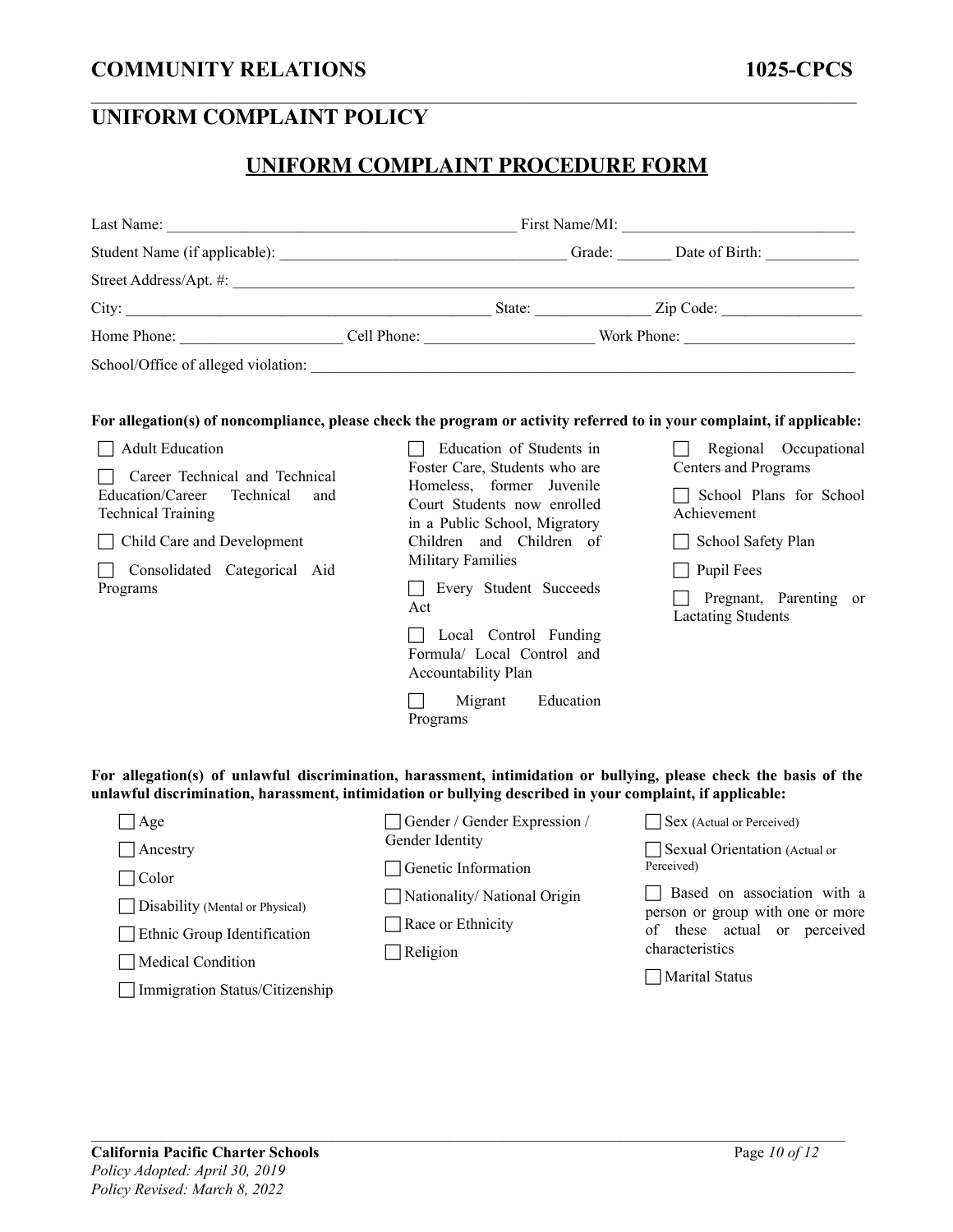1. Please give facts about the complaint. Provide details such as the names of those involved, dates, whether witnesses were present, etc., that may be helpful to the complaint investigator.

2. Have you discussed your complaint or brought your complaint to any School personnel? If you have, to whom did you take the complaint, and what was the result?